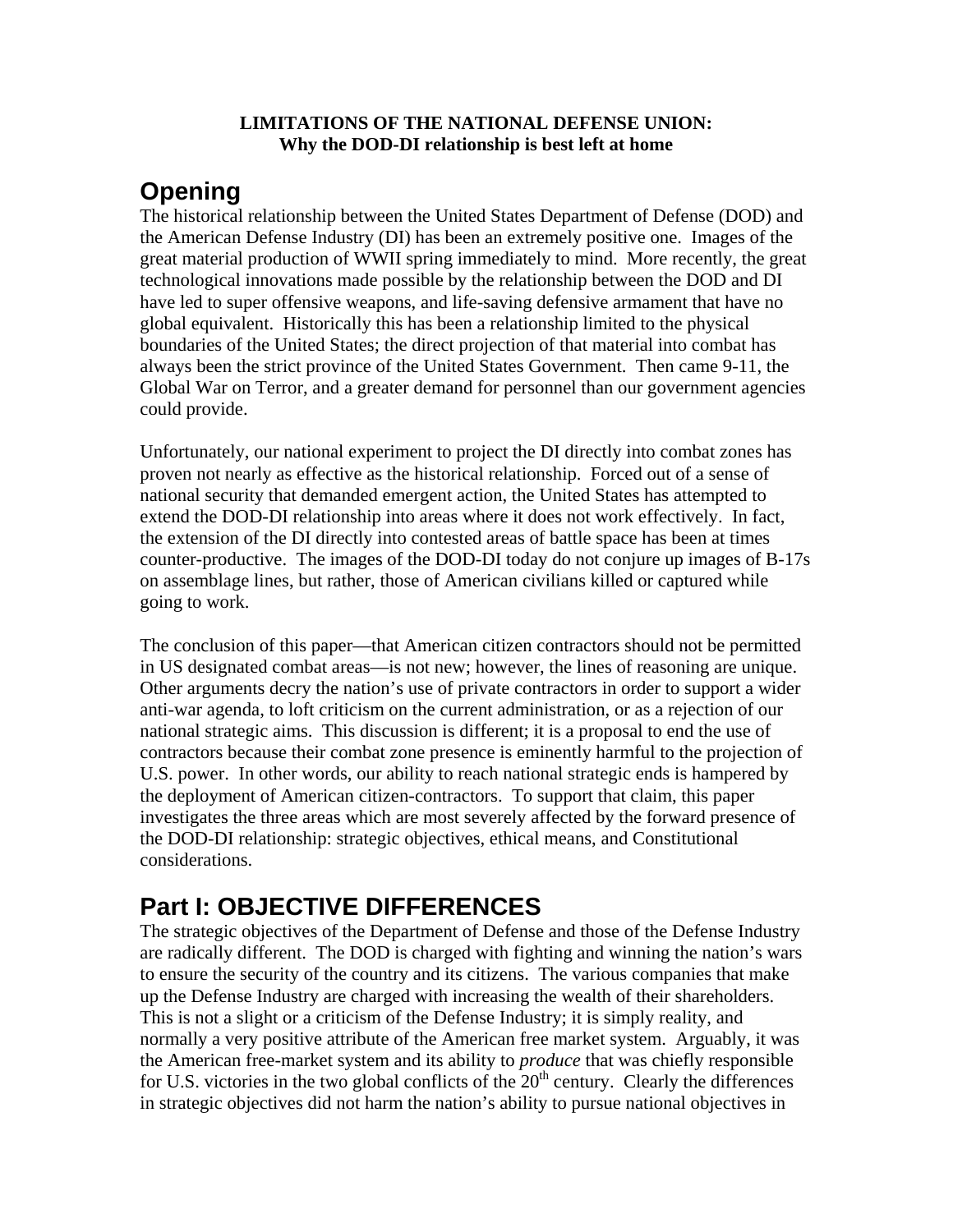the past, so why the problem now? In the past, American companies and employees did not venture into active combat zones. It is precisely there, beyond the acceptable limitations of DOD and DI union, that the differences in objective create friction.

Even with strategic differences, the connection between DOD and DI in a peacetime environment is symbiotic; the growth and success of one supports the same in the other. When the relationship is extended spatially into an environment of sustained active combat—war by any label—it is more correctly termed syncretism. That is, the attempted union or fusion of two radically different philosophies. Beyond the Forward Edge of the Battle Area (FEBA) or within the designated Area of Operations (AO) the DOD is focused on pursuing lines of operations to ensure strategic victory. The DOD is not primarily concerned with the monetary cost; profit, market share, and quarterly earning do not figure into the decision making of military commanders. For those companies of the DI that deploy shoulder to shoulder with the military, such things do matter. In terms of national blood and treasure, if a DOD operation suddenly turns out to be more costly than expected, a change in operational objectives might be in order to reach the strategic ends. Perhaps more resources are required to overcome a tougher than expected adversary. The point is, the strategic ends remain the same—fight and win the nation's wars. When an American company finds the expenses greater than expected, the result is quite different: they leave. They can leave because *their success* is not tied to American foreign policy pursuits, and because it is not their duty or responsibility to ensure national security. Again, this characterization is not intended to color the DI as unpatriotic or greedy, but simply to explain the natural tension created when the free market enters a combat zone.

The different strategic objective between DOD and the DI leads directly to problems in sustaining a unity of effort. The reasons are quite apparent. The DOD can undertake a civic project, a military objective, or a governmental activity and see it through to completion regardless of the costs. So long as the national leadership is willing to pursue policy aims and national interests, the DOD can continue to dedicate resources to the effort. The DI simply can't work along similar lines. Regardless of the national interests at stake, at some point the danger to company employees becomes too great. At some point the lack of future profits becomes too debilitating. At some point the company shareholders become too disgusted at the loss in share price. In short, when the country pursues national interests through military force, the DOD can withstand changes in environment, military setbacks, and increasing monetary costs. Companies within the DI can't. When the DOD relies on such companies to fulfill supporting roles inside the contested battle space, and those companies can not sustain the effort and choose to exit the arena, the efforts of the DOD and the entire United States Government are undermined.

Foreign populations aren't concerned with the differences in strategic objective. Point of fact: when the United States Government promises to provide security, clean the water, turn on the power, or repair the communications grid, foreign audiences don't differentiate between American government officials and American citizens working for DI companies. In the eyes of affected citizenry, both are efforts under the auspice of the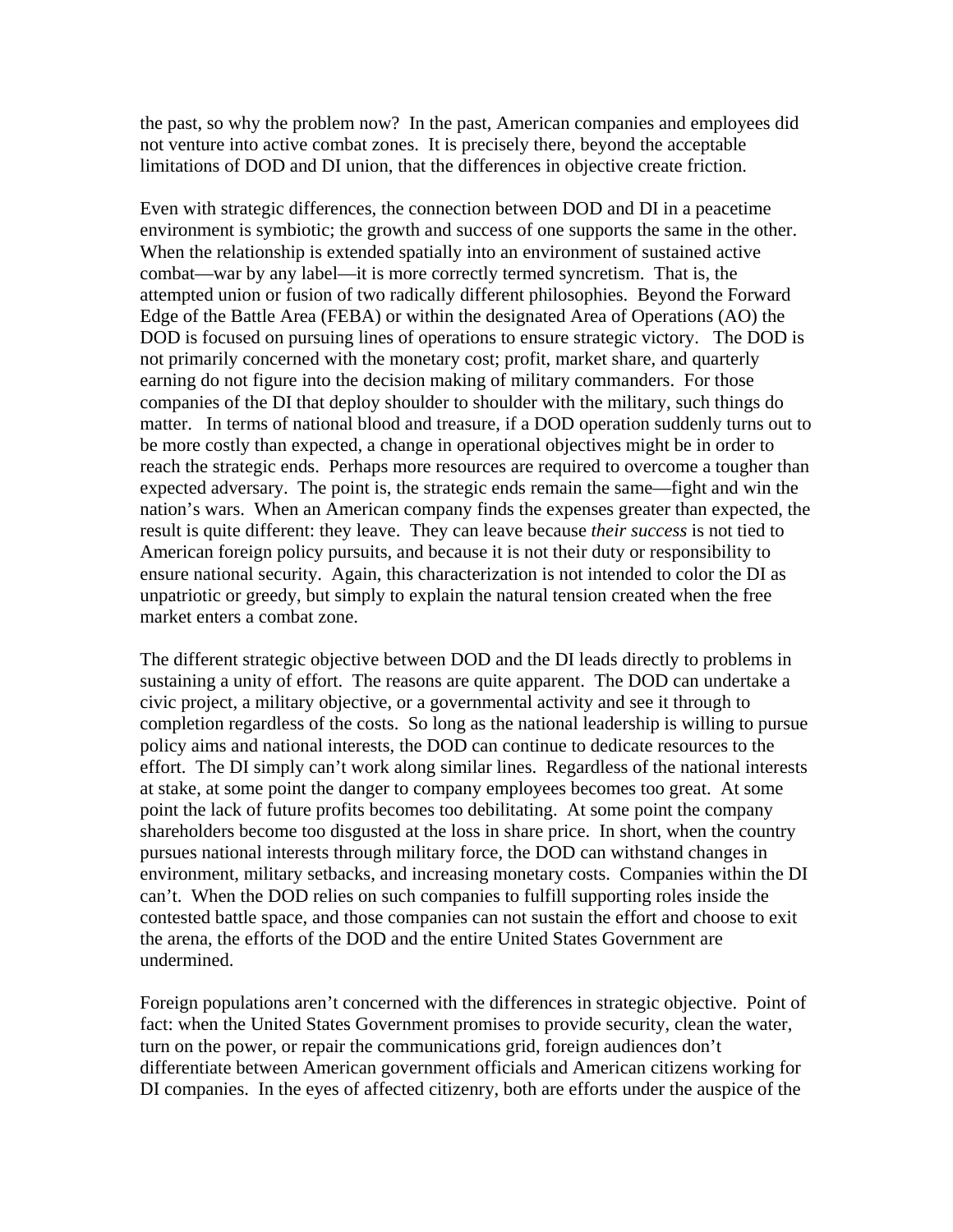USG. When a project fails or a promise goes undelivered, the blame falls on the country not the company. Unity of effort is substantially more important than the potential efficiency of the free market in counterinsurgency and nation-building environments.

### **Part II: ETHICAL MEANS**

The United State's use of private contractors in the battle space of the current conflict undermines America's strategic requirement to gain ethical dominance. To effectively engage the enemies confronting the United States in the Global War on Terror (GWOT), in the environments where they exist, requires a national and international debate on the ethical, military means allowable. The United States finds itself fighting an enemy that is not only comprised of trans-national networks, but that also surrounds and embeds itself into local communities. These are organizations that wear no uniforms or distinctive markings, avoid direct confrontation with military forces, and openly advertise collateral damage as a propaganda tool against their adversaries. In short, these are enemy organizations that are using the very concepts of western, Just War discourse as strategic advantage. By wrapping a community of supporters around their organizations, they effectively create safe areas that can not be engaged. Or at least they couldn't be engaged in the past.

Current events make it increasingly apparent that the United States and her allies will, at some point, be forced to take the fight directly to the communities that support our adversaries. Recent campaigns and conflicts have demonstrated the strength of such community-based organizations. The failed Israeli attack on Hezbollah positions in the summer of 2006, the repeated failure of the Pakistani government to control North Waziristan, and the growing threat of the Sadr militia in Baghdad are all examples of what doesn't work to thwart this new type of threat organization. Something else is in order; a new means for attacking the threat where it lives, and the ethical clarity that it is they--the terrorists--who are responsible for collateral damage and death, not us. Such clarity is not possible when we, too, have non-uniformed civilians pursuing political objectives in the battle space.

To ensure national security, the United States will be forced to attack terrorist organizations in their community defenses. The only way this can be done successfully is to make the ethical case that such action is defensive, that the terrorists who seek refuge in those areas are illegal combatants, and that the unavoidable death to innocents is the responsibility of the terrorists, not the United States. American leaders can only make this case by invoking the Hague and Geneva Conventions and the Geneva protocols, and by citing the illegality in the actions of the terrorists themselves. Specifically, illegal acts concerning the lack of uniforms and markings, the intentional endangerment of non-combatants and innocents, and the militarization of sites that are protected from military retaliation. Before the nation can do this; however, requires that we first clean our own house. We can no longer allow American companies and their American citizen employees to move about the battlefield, armed or unarmed, in the pursuit of political objectives. We can no longer rely on private security companies to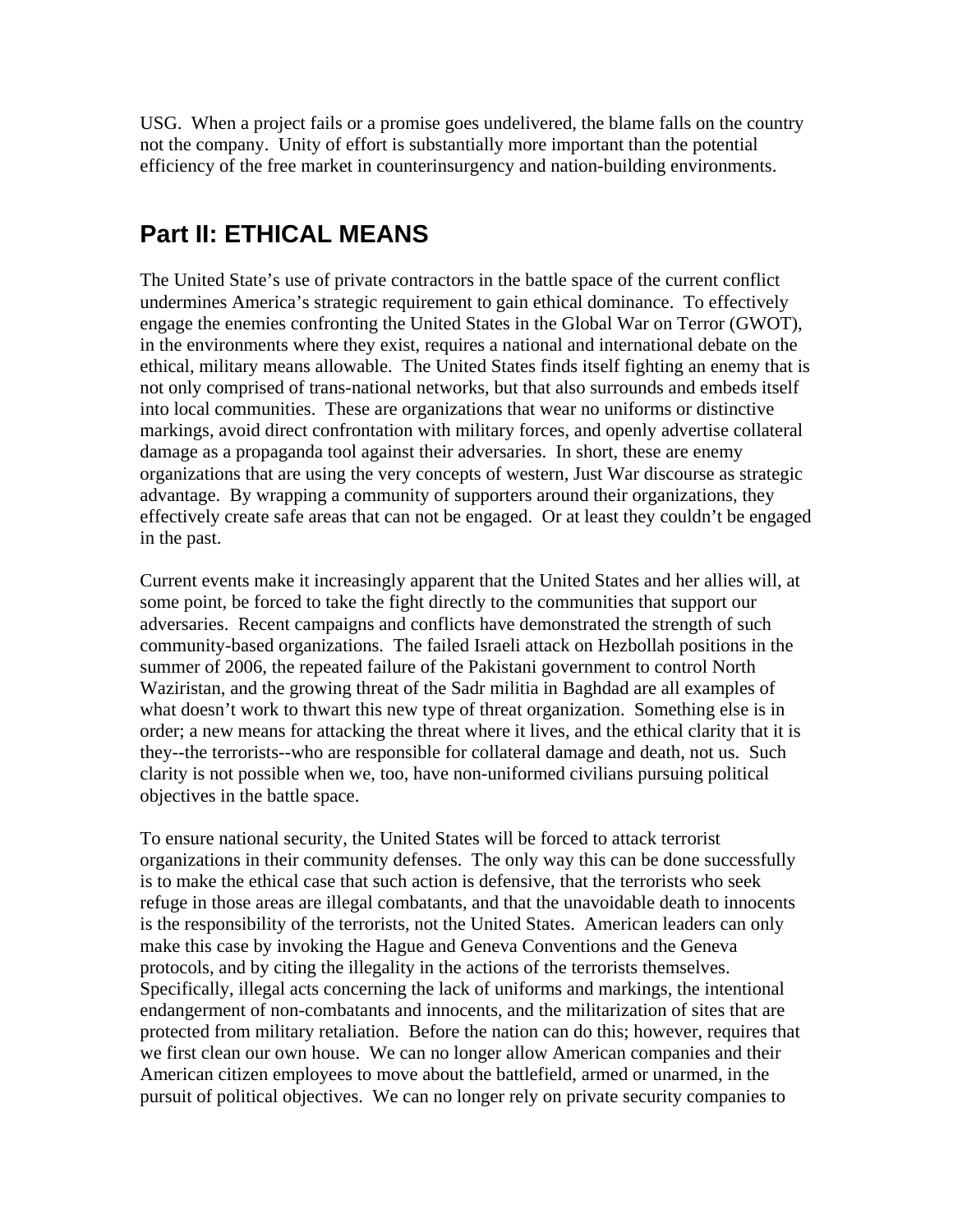protect logistical trains or supply depots. We can no longer accept that the DOD must be supplemented with private industry within contested battle space. This goes beyond the relevant issues of how to protect and punish individual DI employees. The argument here is that the use of American private citizens in this manner necessarily restricts the means available to the DOD. The United States can not make an effective ethical case for engaging illegal combatants when our own nation employs civilian contractors to support the physical acts of war.

The ethical realm makes for a very stark national decision. If the nation continues current practice, and continues to employ DI private companies and American citizens, then we as a nation either restrict the available options to the DOD or we face the certain charges of hypocrisy and tyranny by the international community. However, by ending the practice; by limiting the cooperation of DOD and DI to sovereign areas of stability, the nation is freed from our self-imposed restraints so that we might effectively take the fight to the enemy--where he lives. It is possible to both remain true to our ethical standards for prosecuting war and to also decisively engage terrorist communities, but the nation must first remove our own citizens from the battlefield.

# **Part III: CONSTITUTIONAL CONCERNS**

The use of DI companies and contractors in the current battle space is not the result of an evil conspiracy between national leaders and private industry. It is the result of pragmatic decisions made with an eye on short-term efficiencies. The DOD simply did not have the personnel, numbers or expertise, to immediately launch into a conflict spread across the globe, and one which required multiple campaigns featuring nationbuilding efforts. While the current situation is understandable—a nation does go to war with the team it has—the Constitutional concerns that the DOD-DI relationship raises must be reflected on. The very way in which we have supplemented the DOD to pursue political objectives is Constitutionally questionable.

The founding fathers considered war to be a serious issue, but one that would have to be pursued from time to time. As such, the framers built checks on the power of the branches to pursue war. The Constitution is very clear on the subject; it provides exceptional executive powers to the President during times of war, and it provides legislative checks on the executive's power to pursue policy aims through war. Specifically, the legislature is given the responsibility to raise, fund and maintain the separate military services. Inherent in this responsibility, is the power to limit or grow the size of the services through funding.

The use of private companies and citizens to supplement the DOD is a Constitutional issue because it erodes the power of the legislature to "raise and support" the services. While the Congress still approves the budget, the services can use discretionary funds, and purchase capabilities through DI contracts. Supplemental bills provide additional funds for contracting at the discretion of the DOD. This all adds up to a DOD that remains strategically unequipped to prosecute the conflict at hand, while the missing ingredients are continuously provided by the DI directly into the battle space. In so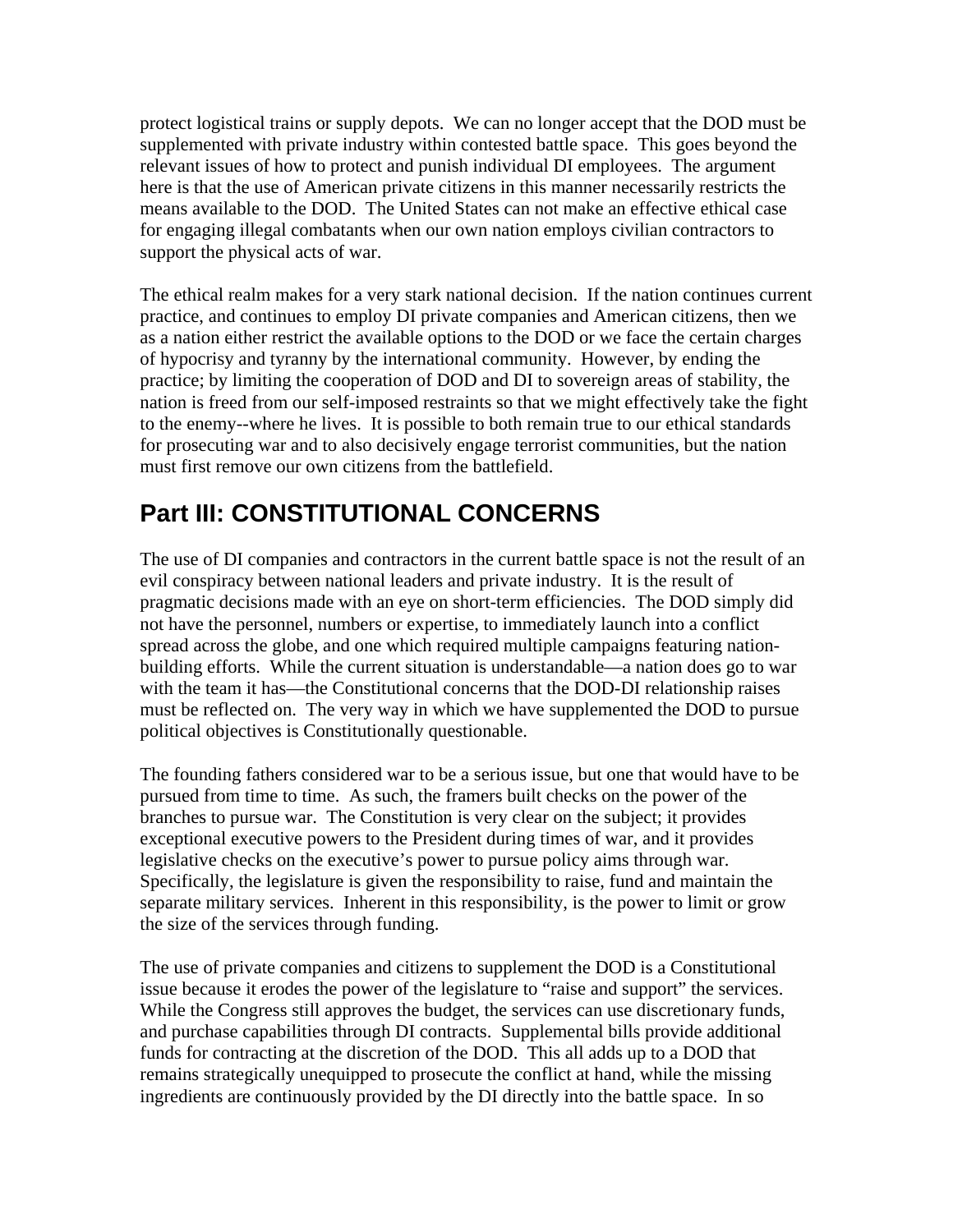doing, the services themselves assume the responsibility to "raise and support". The DOD is an agency of the executive, and, therefore, does not have the Constitutional authority to raise and support itself. The executive branch, through the use of DI contracts, has obtained power not granted to it. Furthermore, the continued erosion of the legislative 'check' on the executive's power to pursue war is unhealthy for the nation. The DOD projection of DI companies and employees into combat zones is uncomfortably close to becoming, in a word, unconstitutional.

To be clear, this is not a rebuke of the President or a free-pass for the Congress. It is the legislature's responsibility to uphold their Constitutional duties, not the other branches of government. Constitutionally, the legislature does not have the option of allowing the services to grow themselves or to supplement their own capabilities through the DI. They, the United States Congress, are fully responsible for such decisions, and it is they who must fulfill that role.

# **THE REASONS WHY**

In light of the current political climate, it is critical to point out what this argument is not. It is not a rebuke or a critique of those American citizens who are working as private industry contractors. Too often these people are portrayed as nothing short of mercenaries; not true. Many are decorated military veterans, and almost all personally support the national objectives that they help pursue. Nor is this an argument against the Defense Industry or the companies that comprise it. The United States simply couldn't pursue its many national interests without the American defense industry and the free market that it operates in. When the DI is limited physically to operating exclusively outside of U.S. combat areas, the relationship between the DI and the DOD is an incredibly useful instrument of national power. Finally, this is not a criticism of the U.S. government for allowing the DOD-DI relationship to blow past its functional limitations into the physically contested areas of the GWOT. National leaders did what they thought had to be done in order to execute the national strategy. The limited resources and capabilities to execute the GWOT required emergency action. What is important now is to recognize the limitations of the DOD-DI relationship, and to take the necessary corrective actions.

# **CLOSING RECOMMENDATIONS**

Clearly, it is time to move the DI back into a more positive relationship with the DOD. To do this, the DI must be restricted to the physical space outside of all U.S. declared combat areas. This includes not only companies and citizens working with the DOD, but those contractors working with any agency of the United States Government (USG). In short, all Americans working in combat areas should work for, and be employed by, the USG. This would ensure a unity of effort, at least within agencies, that we do not currently posses. Similarly, by restricting the DI from combat zones, the nation is more able to employ the necessary military means to engage an enemy that employs human camouflage. To destroy terrorist organizations, the United States is going to require the moral courage and standing to declare such terrorists 'illegal combatants', and to raid the